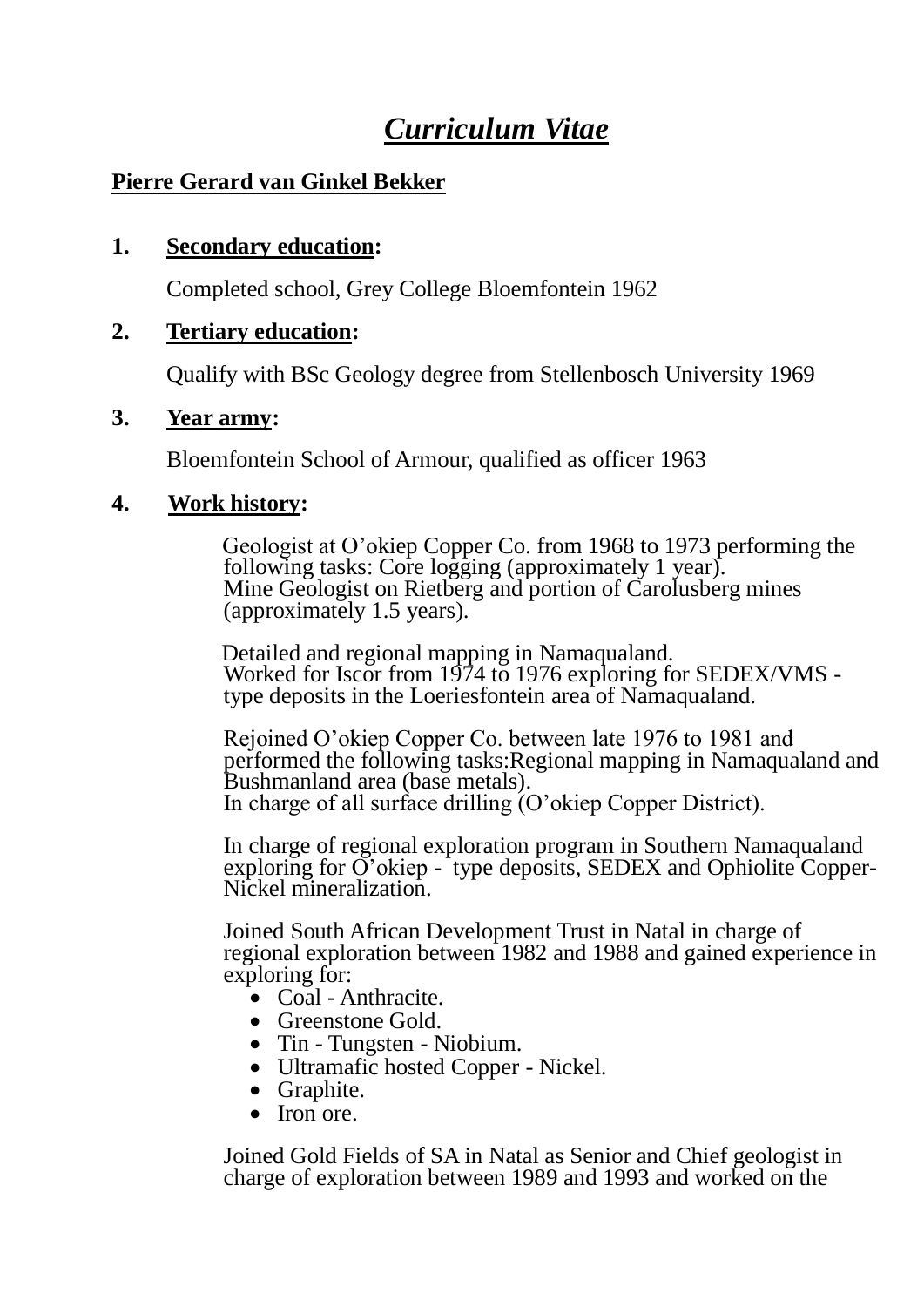following:

- Wits type gold in the Archaean Pongola Sequence.
- Greenstone Gold in the Nondweni Greenstone Belt.
- Mafic Ultramafic hosted Copper Nickel Platinum.
- Proterozoic Mobile Belt hosted Volcanogenic SEDEX base metal deposits.

Transferred by Gold Fields to Gold Fields Geological Centre in Carletonville Tvl in late 1993 where I initiated the Western Pacific Target Generation and Exploration Unit.

Retired from Gold Fields end March 1995 to join Hennie Blignault and Associates as an Independent consultant. I have been acting as consultant and managing the exploration program for the Casmyn Group of Mines in the Turk Mine area north of Bulawayo - Zimbabwe since 01 April 1995. I was also, during this period, actively involved in an exploration program for Cymoid Mining in the Battlefields area north of KweKwe in Zimbabwe.

Returned to South Africa in March 1997 working as an Independent Consultant based in Potchefstroom, North West Province, South Africa, until July 1999. Co-established MABEX Consulting Geologists (45% owner) during July 1999, base in Klerksdorp and involved in mostly Alluvial Diamonds and some Kimberlite Diamonds and Gold Projects in South Africa.

Generated target and co-established PonGold Mining (Pty) Ltd (31% owner - January 2000), a large Wits-type Gold exploration target in northern Kwa-Zulu Natal.

Left Mabex Consulting Geologists to continue with my own companies, AfriXplore (100% owner) and PonGold Mining on 26 03 2001. At present, I am still involved in evaluating and exploring for mainly Diamond Bearing Alluvial Gravels and Kimberlites (17 years' experience in Alluvials).

Since May 2004, I have been involved in identifying Alluvial Diamond Targets in mainly the North West and Northern Cape Provinces for Pangea Exploration PTY (Ltd). Pangea listed targets in this area as well as in Angola, CAR and DRC (pangeadiamondfields.com).

One of the South African targets is (Lichtenburg area – Farm Zamenkomst) and the other, in which I am directly involved, amongst others, is Brussels Project near Vryburg in the NW Province (new discovery). This Project has been partially drilled and tested and found to be economical and has a potential tonnage of in the order of 150 mt and 300 mt if both gravel-types are economically viable.

At present, I am involved in the generation of a very large new alluvial target in Namibia.